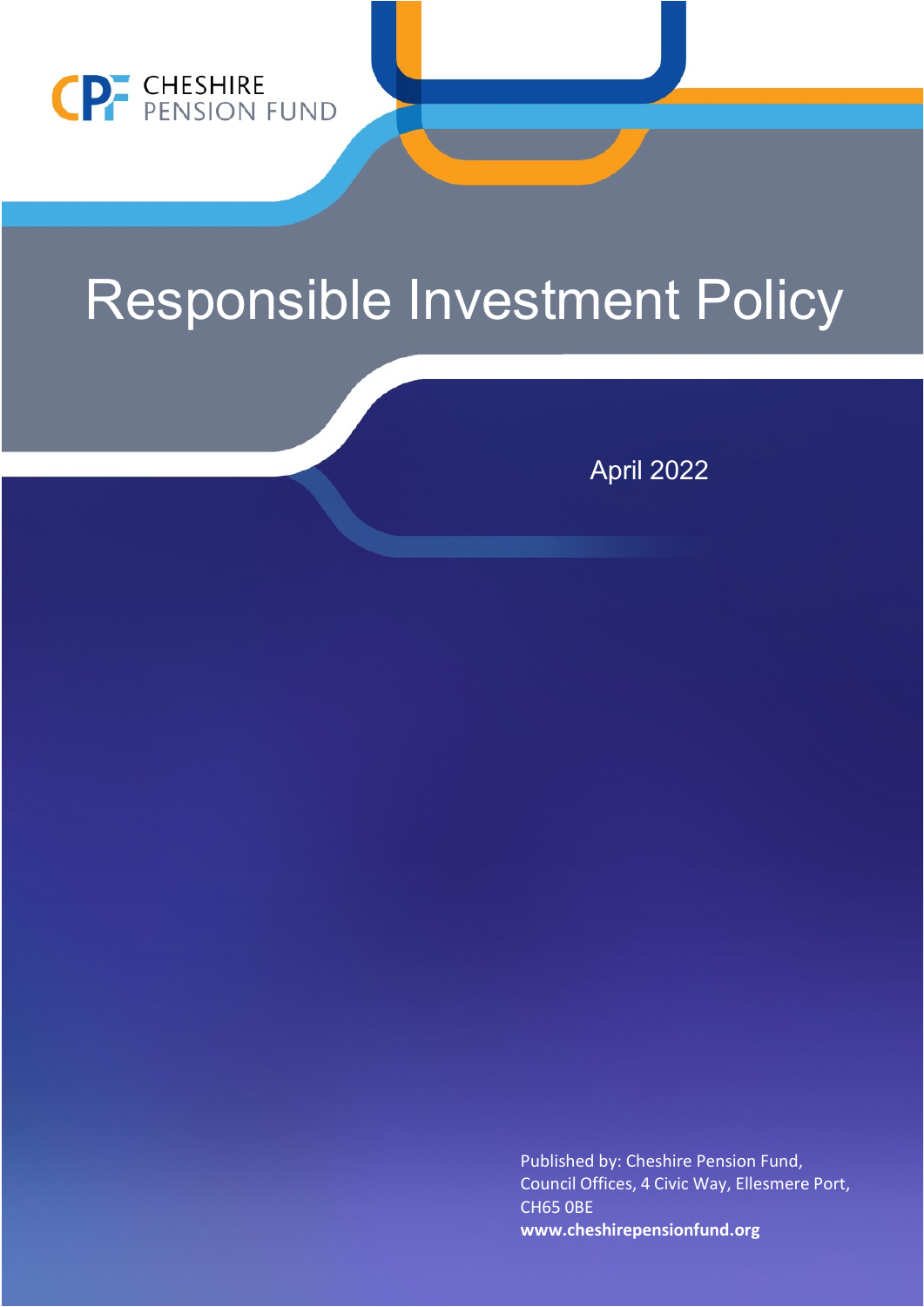

## **RESPONSIBLE INVESTMENT POLICY**

#### 1. **Introduction**

- 1.1 The Cheshire Pension Fund ("the Fund") is the name of the Local Government Pension Scheme (LGPS) in Cheshire.
- 1.2 Cheshire West and Chester Council ("the Council") as the administering authority of the Fund, has a fiduciary duty to act in the best, long-term, interests of the Fund's scheme members and participating employers.
- 1.3 The Fund's primary investment objective to meet its fiduciary duty is to maximise returns subject to an acceptable level of risk whilst increasing certainty of cost for employers given the long term nature of the scheme.
- 1.4 The Fund believes that in order to fulfil this duty, it must have a clear policy on how it invests in a responsible manner. Consideration of Environmental, Social and Governance ("ESG") issues are fundamental to responsible investment, particularly where they are likely to impact on the primary investment objective.
- 1.5 This Responsible Investment (RI) policy sets out the Fund's approach to embedding consideration of ESG issues in the investment process, utilising the various tools available to manage ESG risks and harness opportunities presented by ESG factors.

## **2. What is our policy on Responsible Investment?**

- 2.1 The Fund's core principles guiding our approach to Responsible Investment are:
	- We will apply **long-term thinking** to deliver **long-term sustainable returns**.
	- We will seek **sustainable returns** from **well-governed assets**.
	- We will use an **evidence-based** long-term investment appraisal to inform **decision-making** in the implementation of Responsible Investment principles and consider the costs of Responsible Investment decisions consistent with our fiduciary duties.
- 2.2 The Fund will invest in sustainable assets to deliver long term financial returns to enable pension promises to be paid now and into the future. This approach places the full consideration of financially material ESG factors at the heart of the Fund's investment decision making and monitoring process. This approach is distinct from the commonly used definition of 'ethical' investing: an approach in which the values or moral beliefs of an organisation or its key decision makers takes primacy over its investment considerations. Such an approach is often typified by an exclusions policy whereby certain sectors or groups of companies are excluded at the initial stage of the investment analysis process.

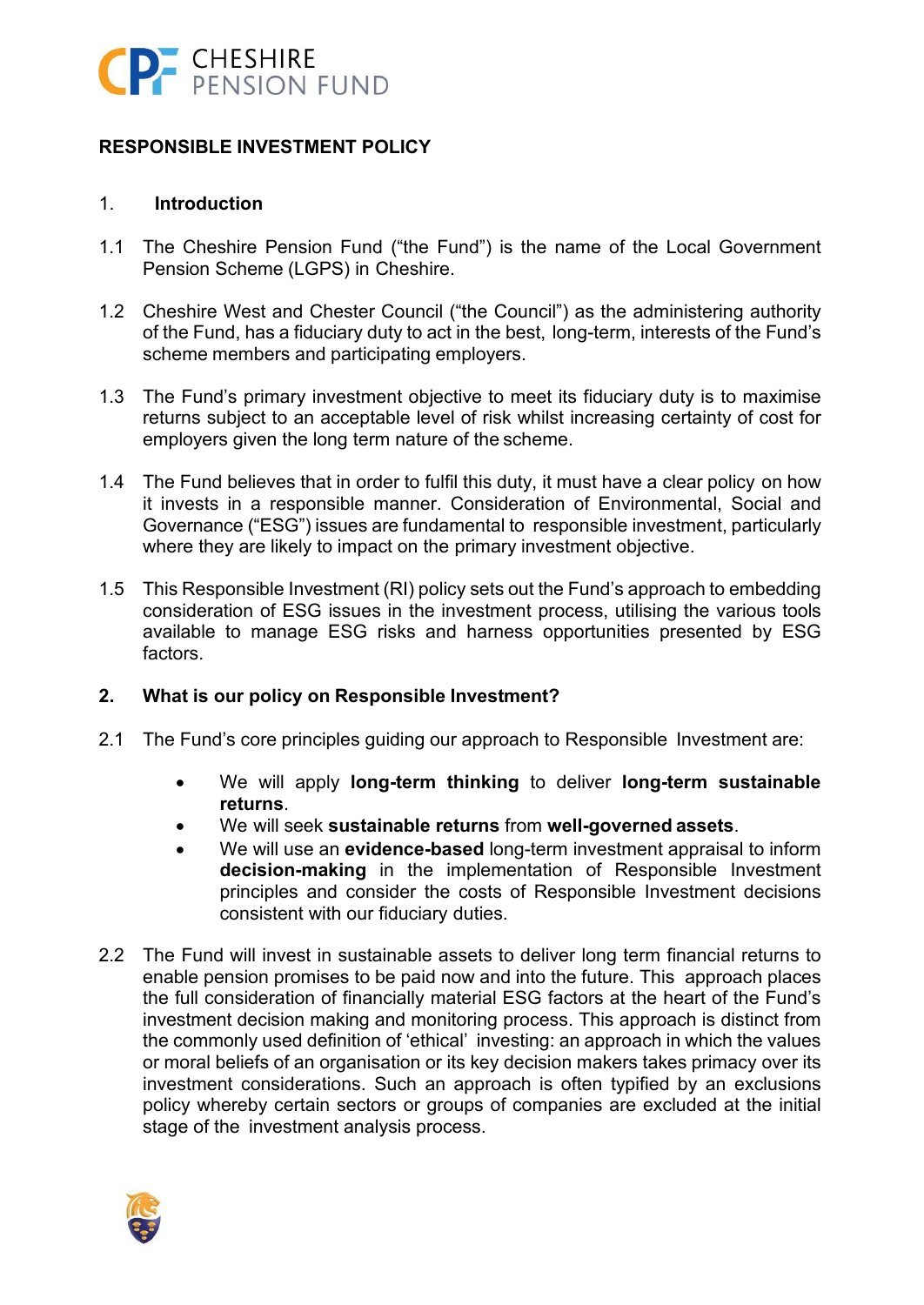

## **3. What actions will the Fund take to meet these principles?**

| <b>Core Principle</b>                                                                                                                                                                                                                           | <b>Associated Actions</b>                                                                                                                                                                                                                                                                                                                                                                                                                                                                                                                                                                                                                                                                                                                                                  |
|-------------------------------------------------------------------------------------------------------------------------------------------------------------------------------------------------------------------------------------------------|----------------------------------------------------------------------------------------------------------------------------------------------------------------------------------------------------------------------------------------------------------------------------------------------------------------------------------------------------------------------------------------------------------------------------------------------------------------------------------------------------------------------------------------------------------------------------------------------------------------------------------------------------------------------------------------------------------------------------------------------------------------------------|
| We will apply long-<br>term thinking to<br>deliver long-term<br>sustainable returns                                                                                                                                                             | Investment objectives are clearly set out in the<br>published Investment Strategy Statement.<br>Set longer-term performance objectives for<br>investment managers.<br>Seek to ensure that long term interests are<br>aligned with that of its investment managers on<br>all issues including on ESG considerations.<br>Policies relating to ESG will be considered as<br>part of the Fund's long term investment planning<br>process, following a thorough and robust<br>investment appraisal.                                                                                                                                                                                                                                                                             |
| We will seek<br>sustainable returns<br>from well-governed<br>assets                                                                                                                                                                             | Apply a robust approach to stewardship, linked to<br>$\qquad \qquad \blacksquare$<br>the Fund's approach that engagement can<br>positively and effectively influence behaviours.<br>Engage with companies when engagement to<br>improve ESG outcomes and add value to the<br>Fund.<br>Comply with the UK Stewardship Code and work<br>within the spirit of the United Nation backed<br>Principles of Responsible Investment ("PRI").<br>Hold investment managers to account to ensure<br>compliance with this policy.<br>Collective engagement through membership of<br>the Local Authority Pension Fund Forum<br>(LAPFF), the LGPS Central pool and other<br>opportunities that arise from time to time.<br>Exercise voting rights in all markets where<br>practicable.   |
| We will use an<br>evidence-based<br>long-term investment<br>appraisal to inform<br>decision-making in<br>the implementation of<br>RI principles and<br>consider the costs of<br><b>RI</b> decisions<br>consistent with our<br>fiduciary duties. | Consider the potential financial impact of ESG<br>related issues (such as climate change or<br>executive remuneration) on an ongoing basis.<br>Consider the potential financial impact of<br>investment opportunities that arise from ESG<br>related factors (e.g. investment in renewable<br>energies or housing infrastructure).<br>Monitor the carbon footprint of its publicly listed<br>investment assets and actively manage any<br>potential financial risks that this identifies through<br>a Climate Change Stewardship Plan.<br>Consider investment opportunities that have<br>positive impacts and recognises that the<br>changing external environment presents new<br>opportunities i.e. renewable energy, green<br>technology and social impact investments. |

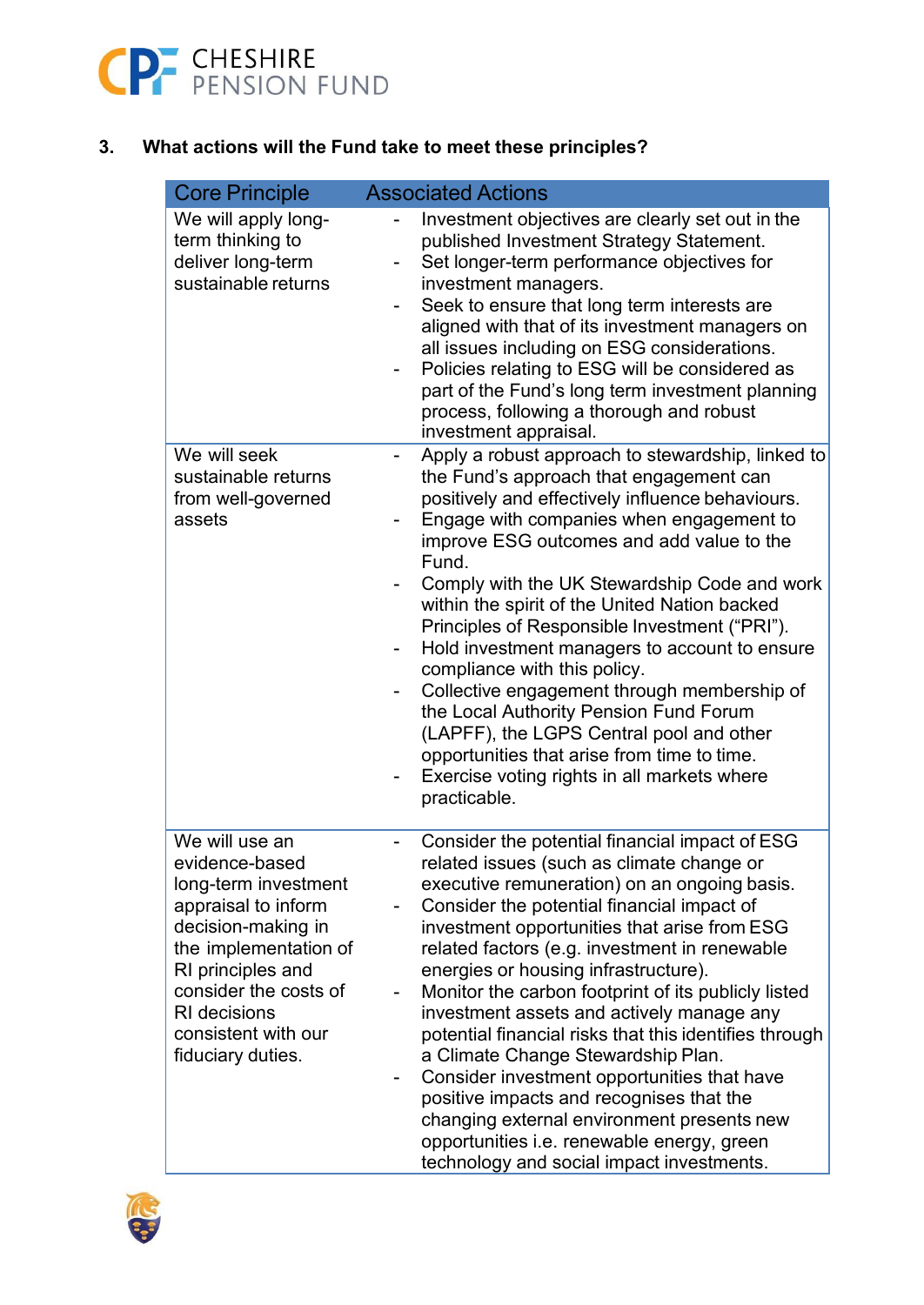

## **4. How will we monitor performance on Responsible Investment?**

- 4.1 The Fund will be **transparent and accountable** in terms of its performance on Responsible Investment.
- 4.2 To achieve this the Fund will: -:
	- publish the Investment Strategy Statement on the Fund's website in line with the scheme regulations
	- explain decisions relating to the setting of the investment policy
	- publish the Responsible Investment Policy on its website, review the policy on an ongoing basis and formally consult on the policy at least every three years
	- closely monitor its appointed investment managers whom the Fund rely on to partly implement its Responsible Investment Policy
	- publish a Climate Change Report showing the carbon footprint of the Fund's publicly listed investment assets and how the Fund will manage any related risks
	- undertake an annual review of corporate governance, voting and engagement activity undertaken by the Fund and its underlying managers
	- publish an annual summary of voting and engagement activity
	- ensure that its decision makers are properly trained and kept abreast of ESG issues
	- include ESG as standing item on the Investment Sub Committee (or equivalent) agendas with a view to reporting on manager performance in relation to ESG investing, and noting any hot topics / issues arising
	- undertake a fundamental review of any specific ESG issues that are considered by the Investment Sub Committee to be of potentially material financial impact
	- consider and respond to feedback from stakeholders in relation to issues of concern.

## **5. Responsible Investment and LGPS Central pool**

- 5.1 The Fund has joined with seven other LGPS Funds (Derbyshire, Staffordshire, Shropshire, Leicestershire, Nottinghamshire, West Midlands and Worcestershire) to create the LGPS Central pool. This is one of eight pools across the LGPS.
- 5.2 The pool was set up to deliver the Government's requirement for all administering authorities in England and Wales to join together and pool the way they managed their investment assets to drive economies of scale and increase opportunities in asset classes which partner funds may not have had the capacity to invest in individually.
- 5.3 In April 2018, the partner funds created a jointly owned company called LGPS Central Ltd, a Financial Conduct Authority accredited investment company, to manage their pooled investment assets, collectively valued at some £40bn.
- 5.4 It will take a number of years to transition assets securely and economically from

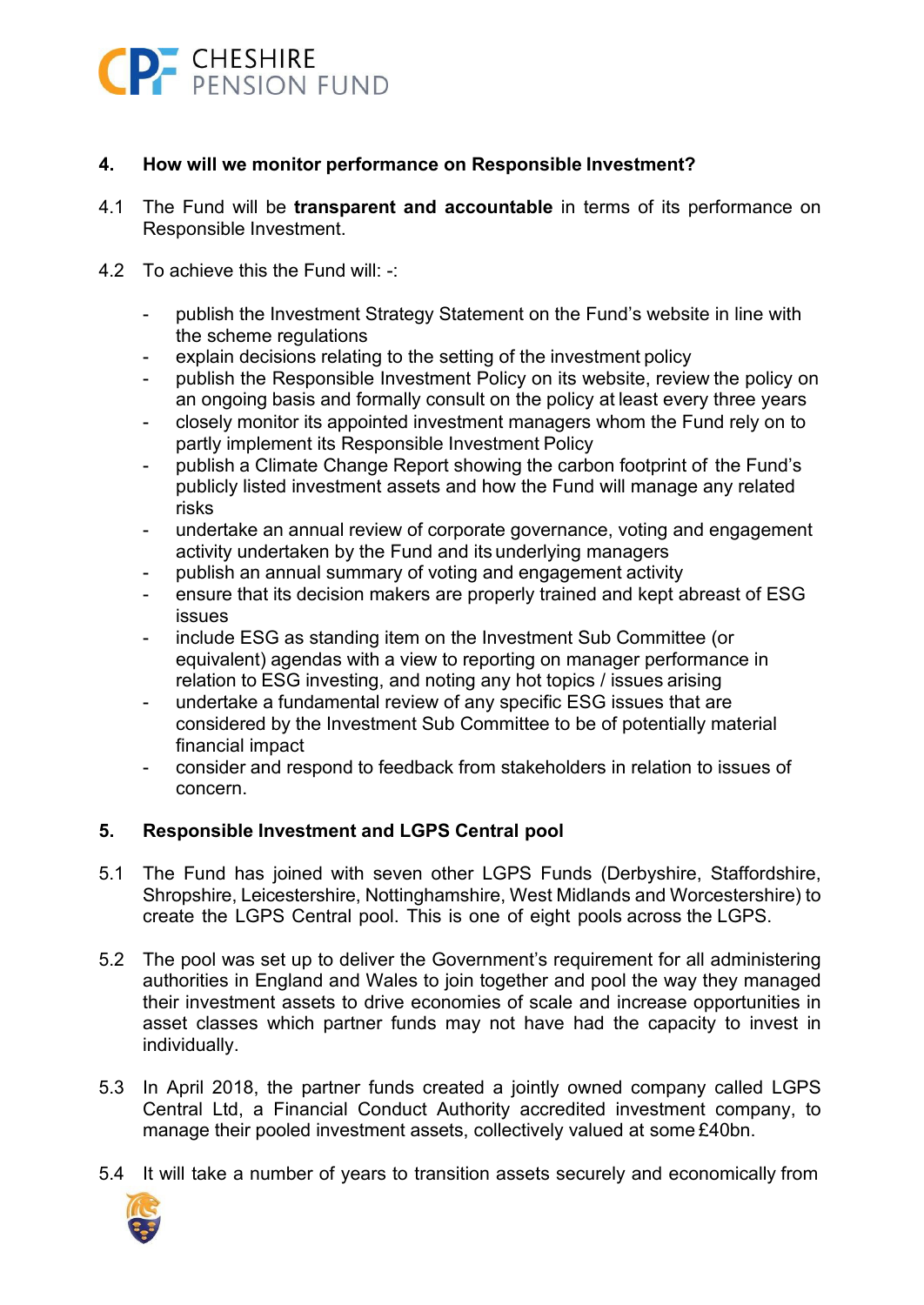

current management arrangements across to LGPS Central Ltd.

- 5.5 LGPS Central Ltd has now launched a number of investment products and the Fund will continue to work with LGPS Central Ltd and partner funds to help shape further investment products that meet the requirements of the Fund's Investment Strategy **Statement**
- 5.6 All partner funds retain ownership and control of their Investment Strategy and asset allocation decisions. Day to day investment decisions such as to engage or dismiss investment managers, and monitoring of investment performance passes to LGPS Central as assets transfer.
- 5.7 To date the Cheshire Pension Fund has transitioned over £2billion of assets across to LGPS Central (approx. 30% of the Cheshire Fund's total assets) and this figure will increase as LGPS Central launch new investment products.
- 5.8 It is expected that the Fund's ability invest in a responsible way will be enhanced through LGPS Central due to the inherent benefits of scale, collectivism and innovation that will result from the project.

## **6. Engagement versus Exclusion**

- 6.1 The Fund believes that its influence as a shareholder is most effective by engaging with companies, in order to influence behaviour and enhance shareholder value.
- 6.2 Consequently, the Fund does not implement a disinvestment approach that excludes certain types of investments, companies or sectors except where barred by UK law.
- 6.3 The Fund actively engages with companies in which it is invested through LGPS Central Ltd, its investment managers and though membership of the Local Authority Pension Fund Forum (LAPFF).
- 6.4 Ultimately the Fund retains the right to disinvest from certain companies or sectors in the event that all other approaches are unsuccessful, and it is determined that the investment is no longer aligned with the interests of the Fund or that the issue poses a material financial risk.
- 6.5 Specifically, in respect of climate change, the Fund does not adopt an approach to disinvest from companies or sectors on a mechanistic basis. For example, calls to disinvest from fossil fuel companies by default take insufficient account of the relatively high carbon footprint of many companies outside of the energy sector. In addition, there is strong evidence that some companies within this sector are transitioning quickly and effectively to a net zero carbon emissions position and/or are engaging positively with the requirements of the Paris Climate Change agreement. The Fund therefore believes that it is not sensible to disinvest from such companies when pursing a holistic and evidence based approach to managing and monitoring climate change risk.

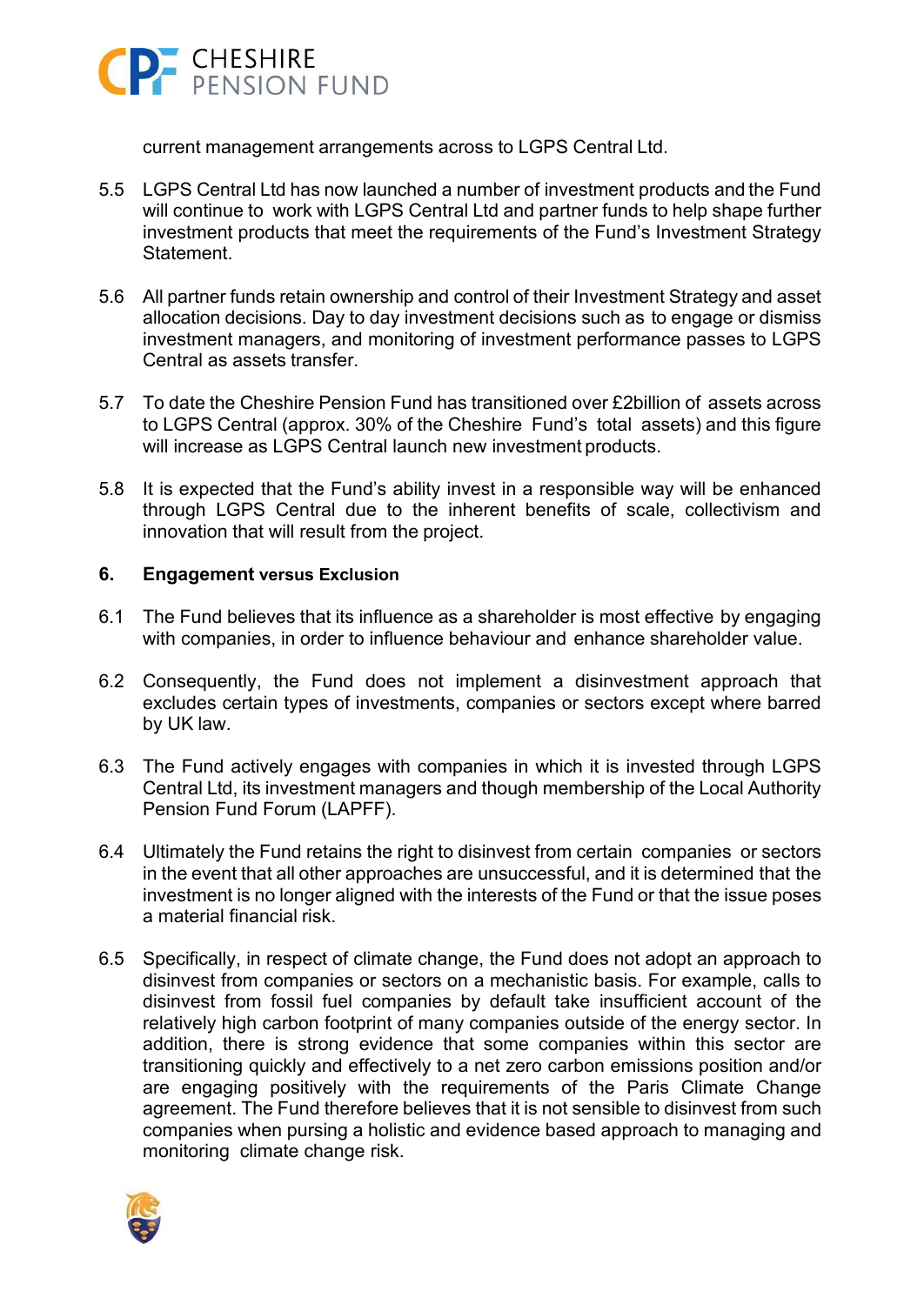

## **7. Responsible Investment Engagement Themes**

- 7.1 Working in partnership with LGPS Central the Fund has adopted the following key engagements themes for particular focus during the year:
	- 7.1.1 Climate Change
	- 7.1.2 Plastic Pollution
	- 7.1.3 Human Rights risks
	- 7.1.4 Responsible Tax Behaviour
- 7.2 LGPS Central Ltd has appointed a specialist engagement provider, Hermes EOS. Every quarter LGPS Central Ltd reports on their activities and progress in a Quarterly Stewardship report, which is publicly available at:

[LGPSC-Stewardship-Update-Q2-2021-22-2.pdf \(lgpscentral.co.uk\)](https://www.lgpscentral.co.uk/wp-content/uploads/2021/11/LGPSC-Stewardship-Update-Q2-2021-22-2.pdf)

7.3 In addition to the focus on the four themes outlined above, LGPS Central Ltd have a wealth of active engagement activity on numerous other themes including executive remuneration, board composition, diversity and workforce rights.

## **8. Exercise of Voting Rights**

- 8.1 The Fund exercises its ownership rights by actively voting stock it holds.
- 8.2 The Fund delegates responsibility for voting to LGPS Central Ltd or the Fund's directly appointed investment managers who are required to vote wherever the Fund has a voting interest.
- 8.3 For Fund assets managed by LGPS Central Ltd, wherever practicable, votes must be cast in accordance with LGPS Central's Voting Principles (available on LGPS Central's website) at:

[LGPSC-Voting-Principles\\_2021.pdf \(lgpscentral.co.uk\)](https://www.lgpscentral.co.uk/wp-content/uploads/2021/06/LGPSC-Voting-Principles_2021.pdf)

- 8.4 For Fund assets managed by appointed external investment managers, votes must be cast in line with industry best practice as set out in the Combined Code of Corporate Governance with a clear focus on enhancing long term shareholder value.
- 8.5 Investment managers' quarterly performance reports are required to include a specific briefing on corporate governance, detailing all votes cast on the fund's behalf. The Investment Sub Committee receives these reports on a quarterly basis and any exceptions or examples of non-compliance are addressed directly with the Fund's managers.
- 8.6 The Fund is committed to becoming accepted as a signatory to the recently

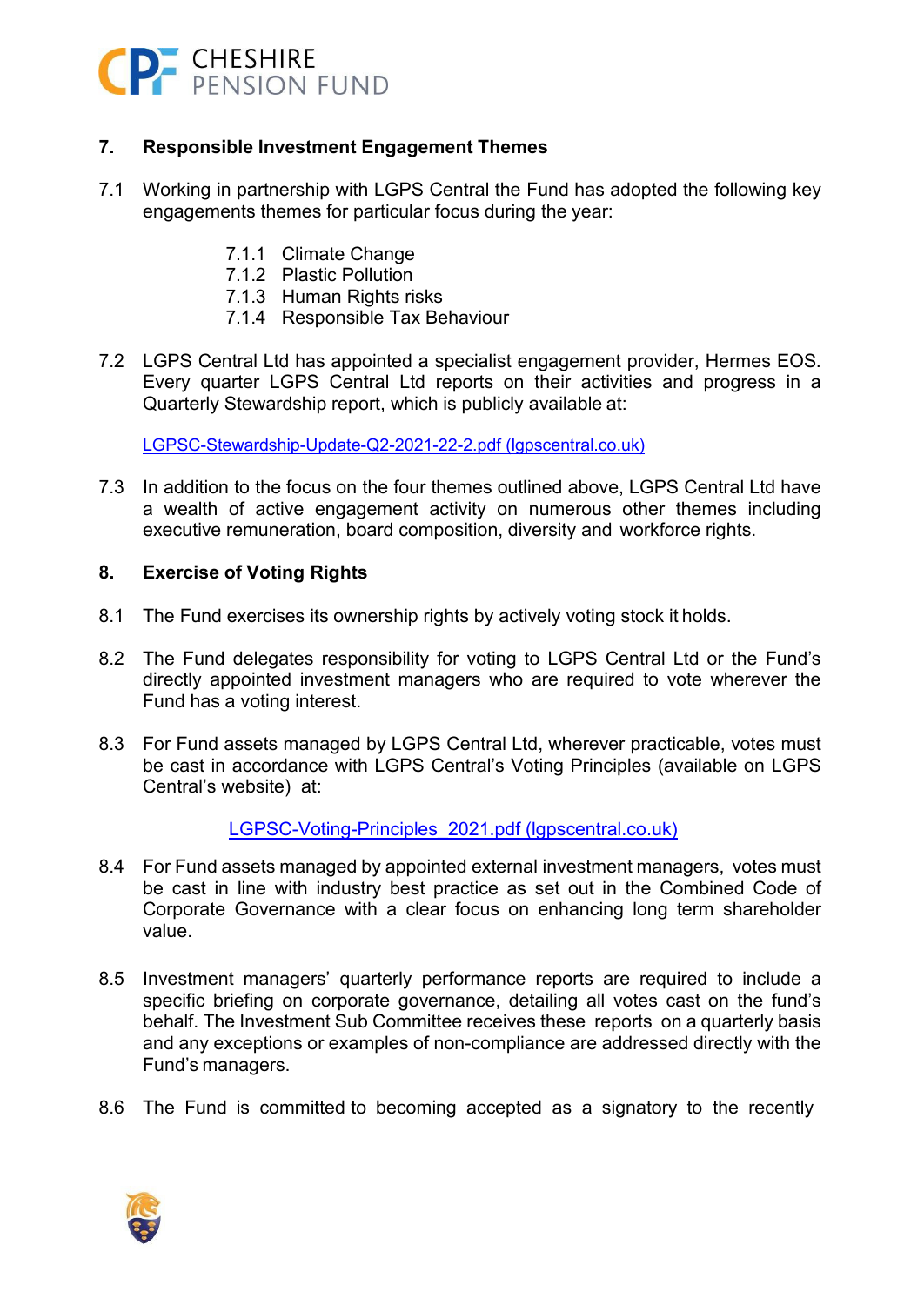

relaunched and revised UK Stewardship Code and will submit an annual stewardship report for assessment by the Financial Reporting Council by the required deadline.

#### **9. Climate Change**

- 9.1 The Fund recognises that, in addition to the wider impacts of climate change, owning investment assets with a significant exposure to fossil fuels, poses a particular potential investment risk in that markets may re-price fossil fuel assets in response to growing public concerns over climate change and the response of policy makers to this concern.
- 9.2 It is impossible to predict the timing or quantum of any market re-pricing. Given this, the Fund believes it is sensible to adopt a precautionary approach to climate change related investment risk and this approach was articulated in the Fund's Climate Change Strategy document which was published in December 2020. In the document the Fund commits itself to:
	- i) Support the Paris Climate Agreement, which seeks to limit increases in global temperatures below 2 degrees centigrade. By extension, the Fund expects all investee companies to align their business activities with the Paris Agreement.
	- ii) The belief that climate change is a long-term material risk and therefore it is correct that the Fund consider it as an integral part of its statutory fiduciary duties.
	- iii) The belief that climate change may impact the Fund through asset pricing, life expectancy, employer covenants, long term inflation and interest rates.
	- iv) The belief that the Fund believes that the transition to a low carbon world economy presents both risk and opportunities and therefore, the Fund will consider climate change as a part of all asset allocation, manager selection and individual investment decisions.
	- v) Decarbonise its investment portfolio to deliver net zero emissions by 2050 at the latest.
	- vi) To support the long-term aim of net zero by 2050 by setting specific shorter-term targets to lower the carbon footprint of its equity portfolio year on year compared to the general market.
- 9.3 Further details of the Fund's approach to climate change are included in the Fund's Climate Change Strategy document which is available at:

[https://www.cheshirepensionfund.org/members/wp](https://www.cheshirepensionfund.org/members/wp-content/uploads/sites/2/2020/12/Climate-Change-Strategy-December-2020.pdf)[content/uploads/sites/2/2020/12/Climate-Change-Strategy-December-](https://www.cheshirepensionfund.org/members/wp-content/uploads/sites/2/2020/12/Climate-Change-Strategy-December-2020.pdf)[2020.pdf](https://www.cheshirepensionfund.org/members/wp-content/uploads/sites/2/2020/12/Climate-Change-Strategy-December-2020.pdf)

and is attached to this Responsible Investment policy as an Annex.

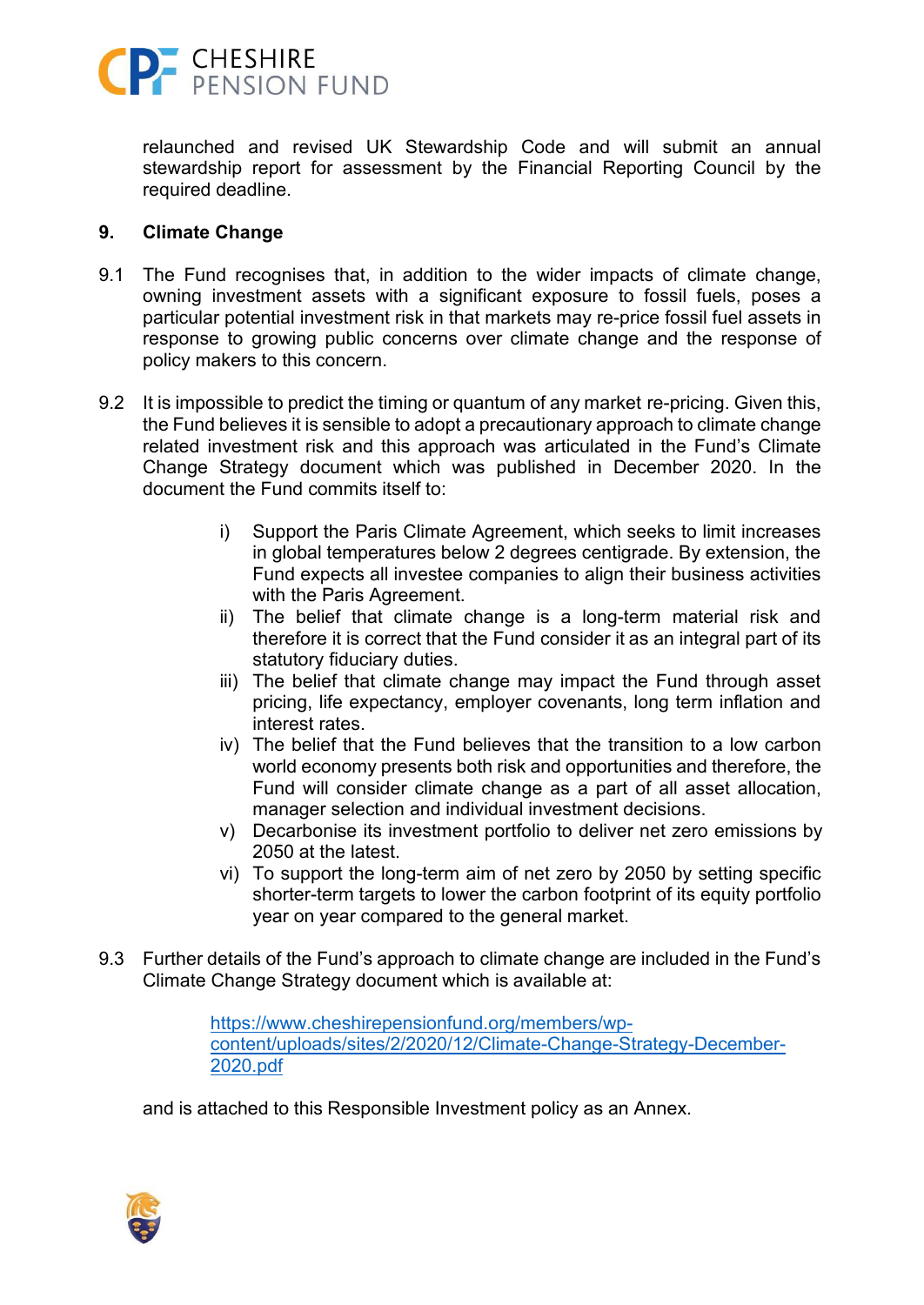

- 9.4 The shorter-term decarbonisation targets that the Fund has set are:
	- i) A commitment to reduce the carbon footprint of the Fund's equity portfolio by 7.6% per year.
	- ii) A commitment to reduce the carbon footprint of the Fund's equity portfolio to a level 50% below that of the general equity market by the end of 2023.
	- iii) The Fund will seek to invest an increasing proportion of total Fund assets in low carbon and sustainable assets.
- 9.5 The Fund believes that the above targets can be delivered without jeopardising its fiduciary duty to act in the best long-term financial interests of members and employers.

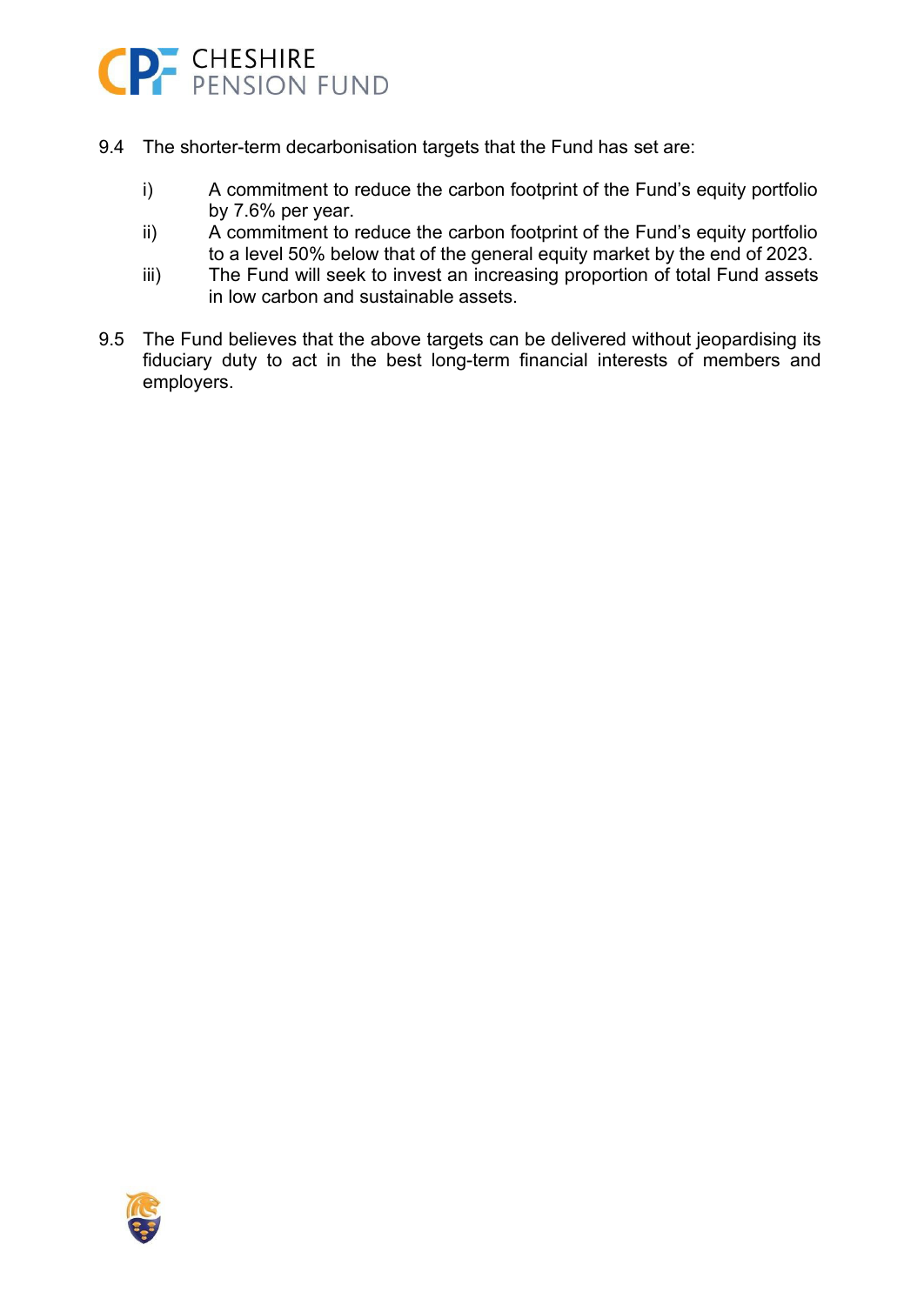

## **Climate Change Strategy**

#### **Introduction**

This Climate Change Strategy sets out the Cheshire Pension Fund's approach to managing the risks and opportunities to its investment portfolio from climate change.

The publication of a separate Climate Change Strategy reflects the Fund's view that there is a significant material risk from climate change to the value of the Fund's investment assets and this risk needs to be actively monitored and managed.

#### **Climate Change Risk**

Climate action failure is *the* stand-out, long-term risk the world faces in likelihood and impact according to the 2020 Global Risks Report from the World Economic Forum. If 'business as usual' continues, the world could heat up by about 5 degrees by 2100 which would cause profound societal damages and significant human harm. According tothe Intergovernmental Panel on Climate Change (IPCC), greenhouse gas (GHG) emissions need to fall by 45% vs 2010 levels by 2030 in order to avoid the worst effects ofclimate change.

As a long-term asset owner, the Fund would like to see stable, well-functioning and sustainable markets which will foster long-term value creation and sustainable returns. Climate change cuts across industries, markets and economies and is a risk that cannot be fully diversified. How companies manage climate-related transition and physical risks and opportunities is highly likely to affect long-term profits and company returns. The Fund will endeavour to take a holistic approach to managing climate change risk and to act in a manner that will enable the broader transition towards a lowcarbon economy through a combination of portfolio construction, engagement and policy advocacy.

## **Governance of Climate Change Risk**

The Pension Fund Committee is responsible for endorsing the Fund's policies and procedures including the Fund's *Climate Change Strategy.* Responsibility for the implementation of the Strategy is held by the Head of the Cheshire Pension Fund and the Finance and Investments Manager. The Pension Fund Committee will review the strategy on a bi-annual basis and agenda time will be scheduled twice a year for discussion of progress on the strategy.

The Fund is committed to providing decision-makers with appropriate training, including specialised training on climate change. The Investment Sub- Committee includes responsible investment (including climate change) as a standing item on the Investment Sub-Committee agendas, and investment managers' quarterly performancereports are required to include a specific briefing on responsible investment (including

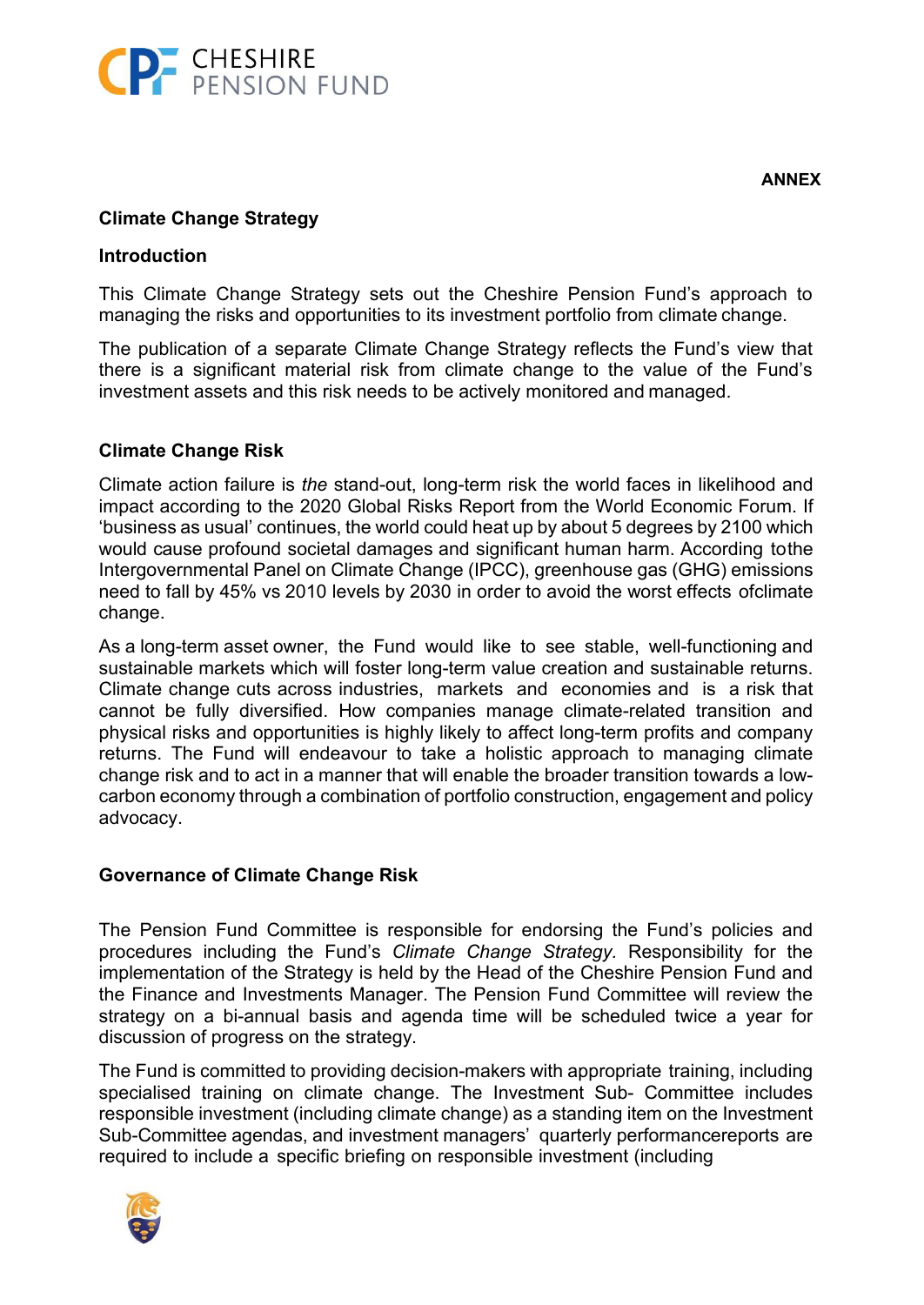

climate change as relevant).

As a primarily externally managed Fund, the implementation of much of the management of climate-related risk is delegated onwards to portfolio managers, with oversight from Fund officers. Where appropriate, the Fund's asset pooling company, LGPS Central Ltd, assists in assessing and managing climate- related risks. Figure 2: Depiction of the Climate Change Strategy



## **Evidence-based beliefs related to climate change**

The Fund believes that:

- i) Climate change is a financially material risk for the Fund. It has the potential to impact our beneficiaries, employers and all our holdings across asset classes. Due consideration of climate risk falls within the scope of the Fund's fiduciary duty.
- ii) There is overwhelming evidence that climate change is impacting the environment. This will have long-term consequences for our financial system. The Fund holds that the economic damages of climate change will outweigh the costs of precautionary mitigation.
- iii) As a result of human activities, the world is warming at an unsustainable rate. Already the world is approximately 1°C warmer than pre-industrial levels. Unabated, such change would be devastating for our way of life.
- iv) Climate change has the potential to impact the funding level of the Fund through impacts on employer covenant, asset pricing, and longer-term inflation, interest rates and life expectancy.
- v) The Fund strongly supports the Paris Agreement on climate change.
- vi) The Fund believes that a transition to a low-carbon economy is essential. This requires greenhouse gas emissions to decline to

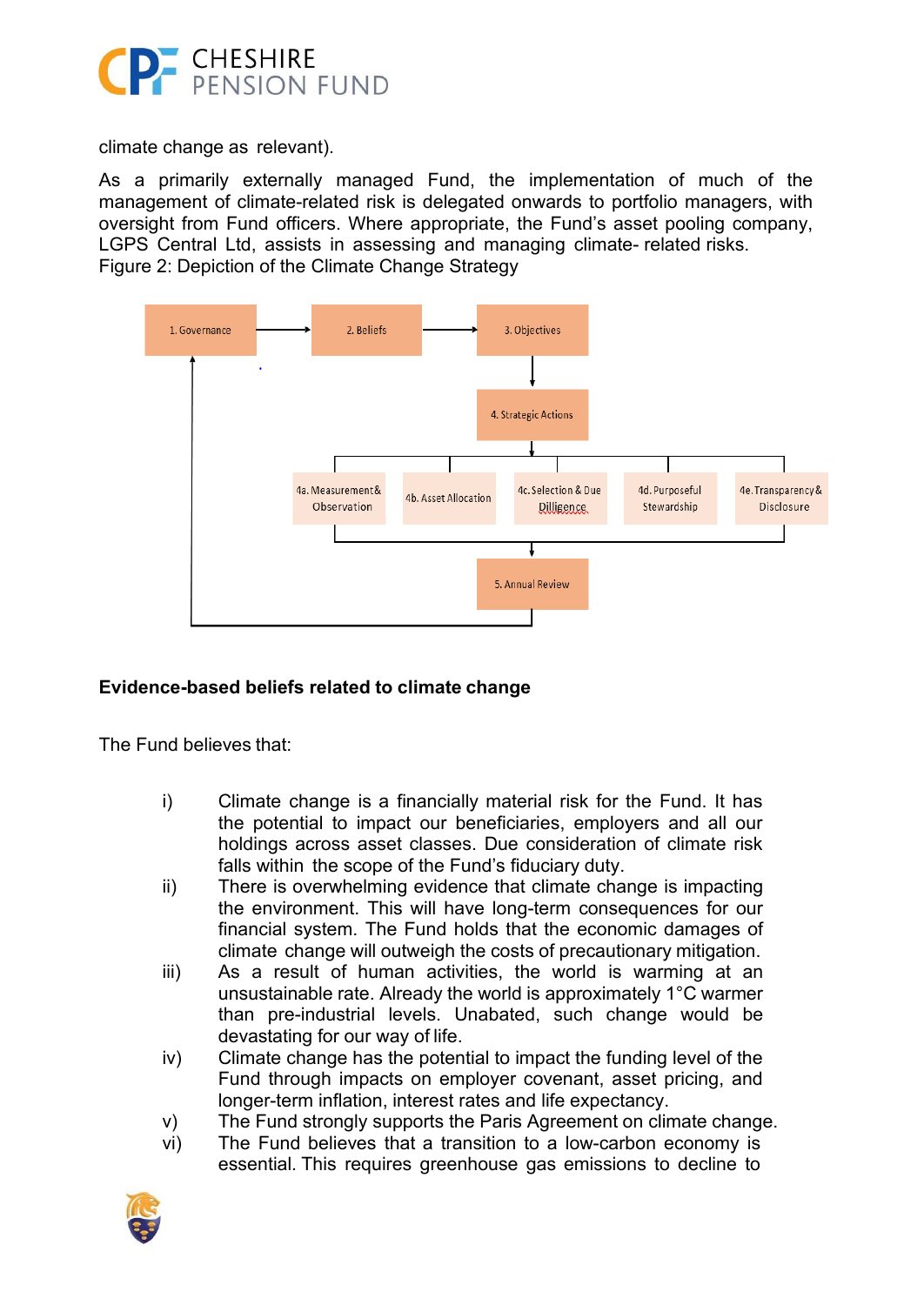

net-zero well before the end of this century. This will happen not only by focussing on the suppliers of energy but also, the demand for energy must undergo a major transformation.

- vii) The Fund believes all companies should align their business activities with the Paris Agreement on climate change. It is possible for a high- emitting company to undergo this transformation and thrive in the transition to a low-carbon future.
- viii) Investors have an important role to play in the transition to a low-carbon economy. The Fund believes the global economy will be less likely to realise a Paris-aligned energy transition were investors to cease influencing company behaviours.
- ix) A global co-ordinated response is needed to limit the rise intemperatures. No individual investor is influential enough to act alone. Governments, policymakers, consumers, companies and investors all have a role to play. Acting in collaboration will increase the likelihood of an orderly transition to a low-carbon economy.
- x) Climate-aware decisions can only be made with accurate, relevant, complete, and comparable data.

## **Objectives**

## **Identify, understand and assess risks and opportunities**

The Fund aims to utilise the best available information and tools to identify, understand and assess climate change risks and opportunities across regions and sectors that are material to our Fund. This includes both relevant climate-related transition and physical risks and opportunities likely to impact on the Fund's Investment Strategy andFunding Strategy.

## **Integration**

The Fund intends to ensure that its investment portfolio; Funding Strategy and Employer Covenant Framework are resilient to climate change impacts.

To achieve climate change resilience, the Fund will ensure that material short, medium and long-term climate change considerations play an integral part in the stewardship of our investment portfolio. This includes climate change integration in theselection and due diligence, and continuous monitoring of assets.

The Fund will seek to influence investee companies and fund managers through routine engagement and voting on climate change issues.

## **Climate solutions and decarbonisation**

The Fund aims to promote the transition to a low carbon economy through identifying and investing in sustainable and low carbon products across all asset classes. The Fund will also aim to benefit from the opportunities posed by the transition to a low

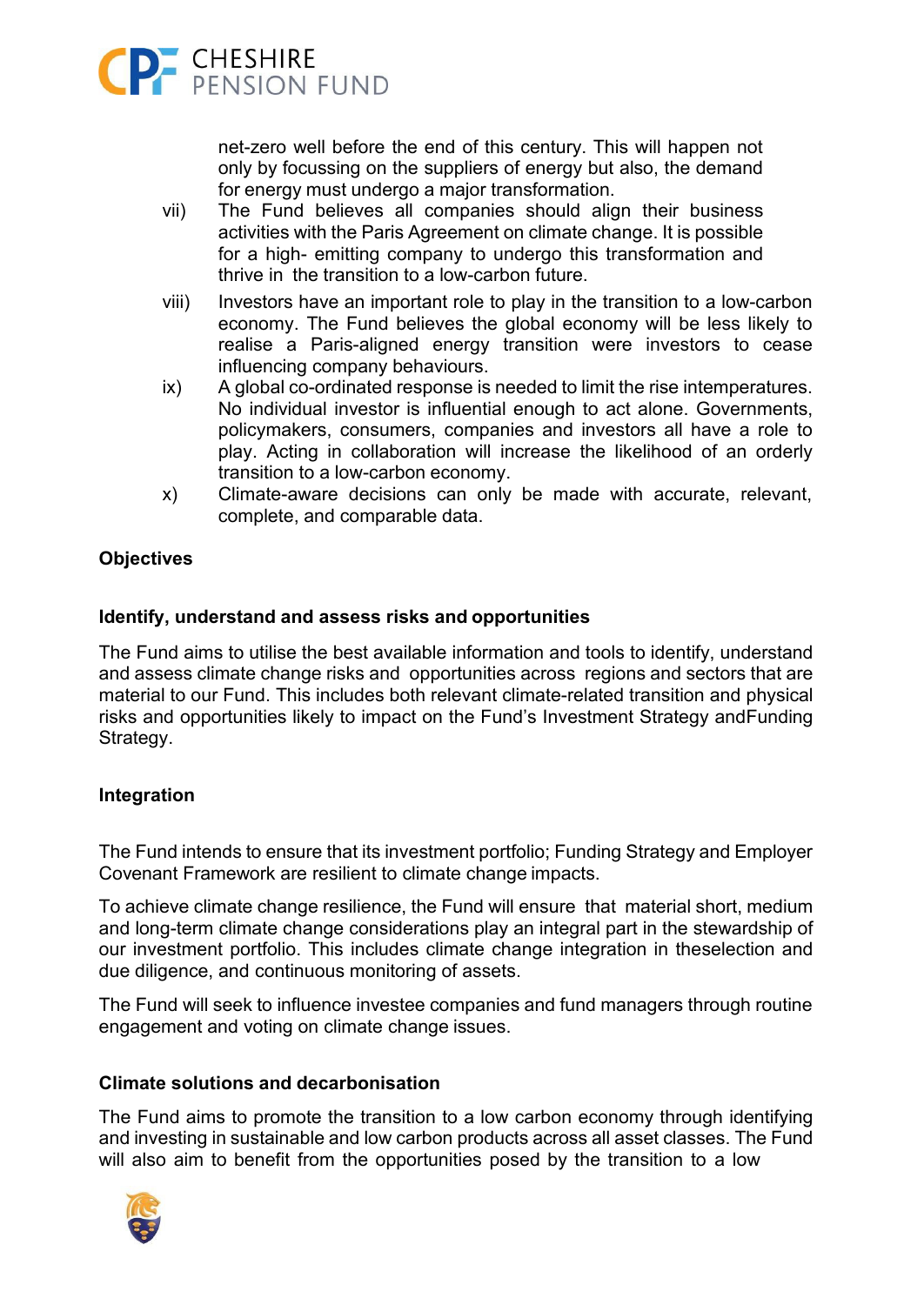

carbon economy.

To further support the low carbon transition, the Fund will continue to steadily decarbonise our listed equities portfolios.

## **Policy advocacy and transparency**

The Fund will work alongside like-minded organisations to support the ambitions of the Paris Agreement. This includes advocating for Paris-aligned regulations and policies with governments, policy makers, the investment industry and other stakeholders.

The Fund will aim to be fully transparent with our stakeholders through regular public disclosure, aligned with best practice.

## **Strategic Actions**

## **Measurement & Observation**

The Fund recognises that methodologies for assessing investment related climate change risk are evolving rapidly and we will seek to use the best information available. The Fund will make regular measurements and observations on the climate-related risks and opportunities relating to investment performance. This will include:

- Identification of the most material climate-related risks and opportunities relevant to the Fund;
- Economic assessment of the Fund's asset allocation against plausible climate-related scenarios;
- A carbon risk metrics assessment of the Fund's listed equities and fixed income assets. This includes the following metrics; Portfolio Carbon Footprint, Fossil Fuel Exposure, Carbon Risk Management and Clean Technology. The Fund aims to expand this type of analysis to other asset classes once reliable climate-related data becomes available.
- Regular assessment of progress against the Fund's carbon reduction targets.

Recognising the deficiency of relevant, consistent and comparable climate-related financial data, the Fund will encourage disclosure and the adoption of the recommendations of the TCFD across our investment chain, including external managers and investee companies.

## **Asset Allocation and Targets**

Where permitted by a credible evidence base, the Fund will integrate climate change factors into reviews of our asset allocation, subject to the requirements of the Investment Strategy statement (ISS) and Funding Strategy Statement (FSS). In light ofthis, the Fund will actively consider allocations to asset classes that improve our abilityto meet our investment objectives.

In addition, the Fund believes that the setting of meaningful and measurable targets

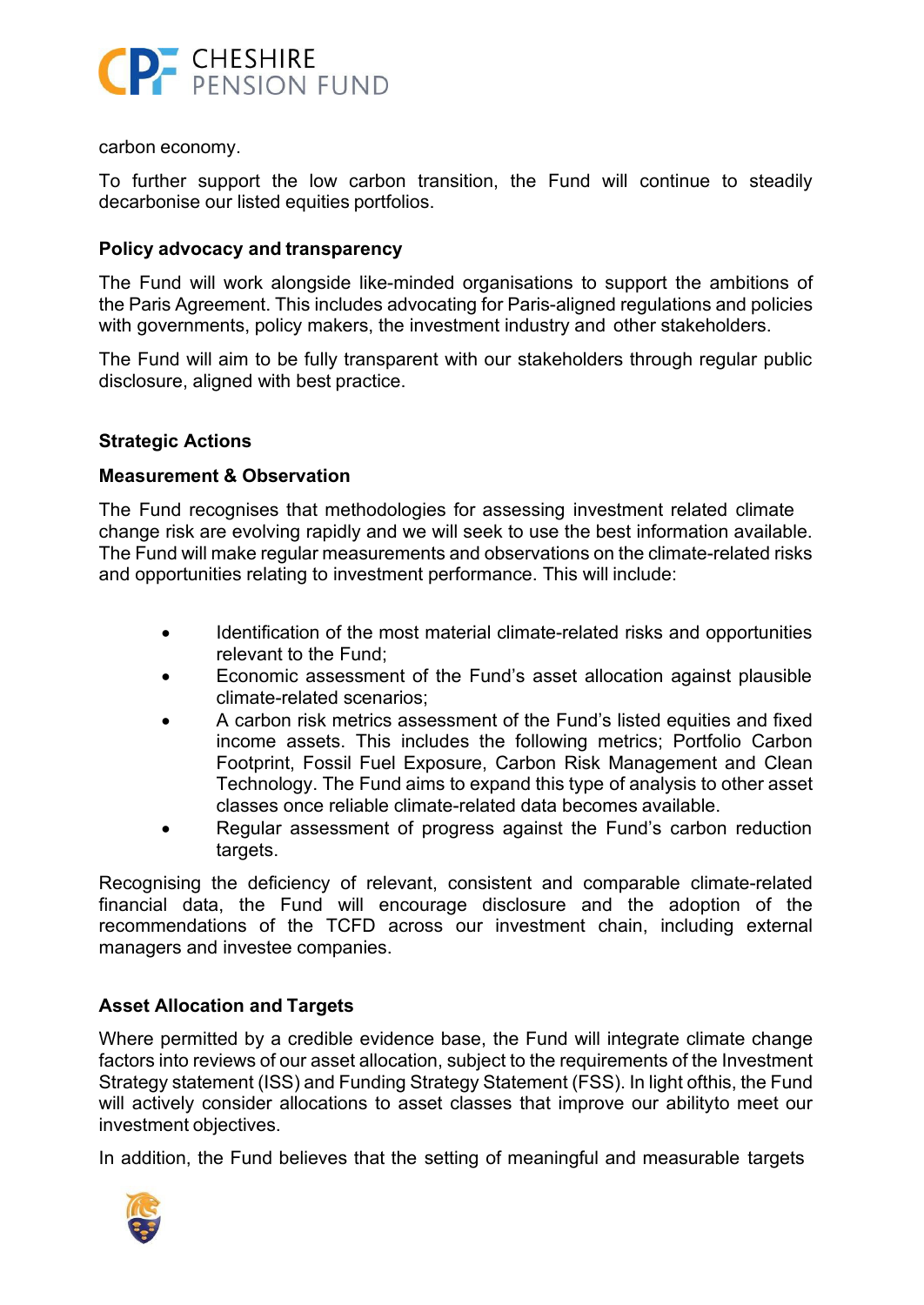# CP CHESHIRE

can be a meaningful aid to set, measure and demonstrate progress towards net zero. The fund commits to decarbonise its investment portfolio to deliver net zero emissions by 2050 at the latest. To support this longer term target the Fund commits to:

- Reduce the carbon footprint (scope 1 and 2 emissions)  $\frac{1}{1}$  of the Fund's listed equities portfolio from its current 30% below the general market (the FTSE All World baseline) to 50% below by the end of 2023.
- The Fund will also reduce the carbon footprint of its listed equities portfolio by a minimum 7.6% each year. This would ensure the Fund's equity portfolio is aligned with the recommendations of the United Nations Environment Programme's report (published November 2019), which stated that global greenhouse gas emissions must fall by 7.6% per year between 2020 and 2039 to deliver the Paris Climate target of reducing the rise in global temperatures to 1.5C.
- The Fund will seek to invest in an increasing proportion of total Fund assets in low carbon and sustainable assets. The paucity of carbon emissions data across many asset classes makes it impossible to set a meaningful Fund wide target for this commitment at present. The Fund will regularly review this with a view to setting a target once sufficient data is available.

The Fund commits to review progress on delivering against these targets on an annual basis. The targets themselves will be regularly reviewed and the Fund expects to amend the targets as both the scope and quality of investment asset carbon data improves.

## **Selection, Due Diligence and Monitoring**

When considering all new investment decisions, the Fund will assess the material climate-related risks and opportunities and the investment manager's approach to managing climate-related risks. Wherever possible, the Fund will fully assess the impact of all new investment decisions on the carbon footprint of the investment portfolio.

Appointed investment managers will be regularly monitored to ensure climate-related risk is fully integrated into the managers investment process. The Fund will also regularly monitor and review the managers climate-related engagement and voting activity.



 $1$  Scope 1 Greenhouse Gas Emissions: Direct emissions from owner or sources controlled by the owner, including: on-campus combustion of fossil fuels; and mobile combustion of fossil fuels by institution-controlled vehicles. Scope 2 Greenhouse Gas Emissions: Indirect emissions from the generation of purchased energy